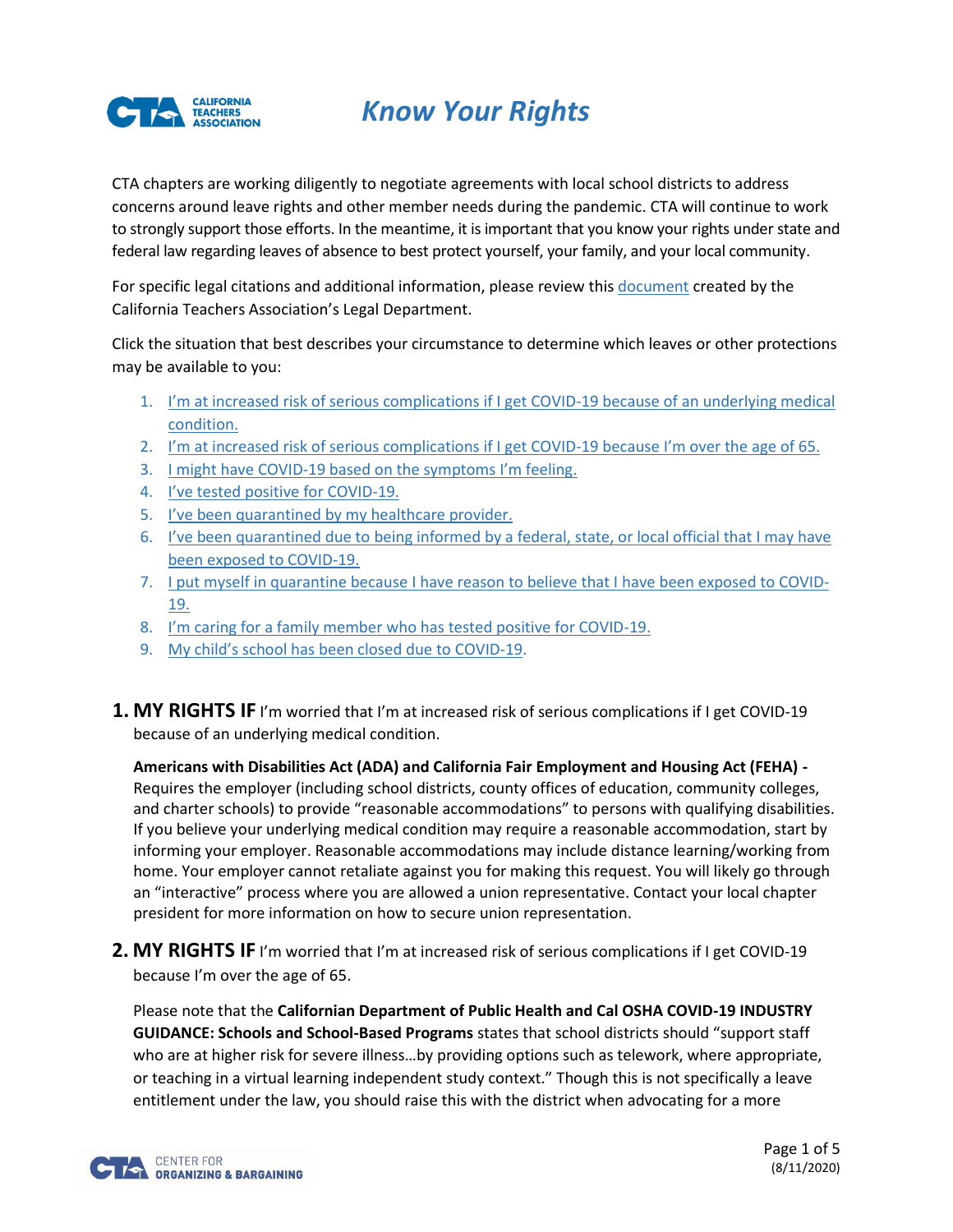generous application of leave provisions or, if you have a disability, for better accommodations under ADA and FEHA[. Click here to read the latest guidance.](https://files.covid19.ca.gov/pdf/guidance-schools.pdf)

- **ADA and FEHA -** Although age is **NOT** a qualifying disability under ADA or FEHA, you may still be eligible to request a "reasonable accommodation" if you have an underlying medical condition that does qualify as a disability (see above).
- **You may ask the district to exercise its discretion to provide you an unpaid leave of absence under the Education Code.**
- <span id="page-1-0"></span>**3. MY RIGHTS IF** I think I might have COVID-19 based on symptoms I'm feeling.

If you believe you may have COVID-19, you should contact your doctor and get tested immediately. Many counties are experiencing delays in testing and providing results. This answer is designed to advise you while you wait for your test results. If you test positive, clic[k here](#page-1-1) to go to item 4 below.

- **Families First Coronavirus Response Act (FFCRA) Emergency Paid Sick Leave -** provides up to two weeks (80 hours) of paid sick leave to employees regardless of length of employment. The leave is your full rate of pay, up to \$511 per day not to exceed \$5,110. This leave does not count against any other leaves available to you in our contract or in the law, so you may want to consider using it first. Taking this leave may have an impact on your CalSTRS. To see how, [please click here.](https://memberresources.cta.org/shared-items?sid=%7b392AAE7A-5C2B-4CD4-9ECC-83BCD2B25109%7d)
- **Sick Leave** provides up to generally ten days a year and is accumulated from year to year. Credit for sick leave need not be accrued by the employee prior to taking sick leave, so it may be taken anytime during the school year.
- **Family and Medical Leave Act (FMLA) and California Family Rights Act (CFRA)** if you have COVID-19 and it causes you serious health problems or symptoms, then you may also qualify for up to 12 weeks of unpaid leave (in a 12-month period) under the Family and Medical Leave Act (FMLA) and the California Family Rights Act (CFRA).

## <span id="page-1-1"></span>**4. MY RIGHTS IF** I've tested positive for COVID-19.

Depending on how long you need to be out of work due to your illness, the leaves discussed below will generally be available. Leaves that "may" apply are noted.

- **FFCRA Emergency Paid Sick Leave -** provides up to two weeks (80 hours) of paid sick leave to employees regardless of length of employment. The leave is your full rate of pay, up to \$511 per day not to exceed \$5,110. This leave does not count against any other leaves available to you in our contract or in the law, so you may want to consider using it first. This leave may affect your CalSTRS credit if it results in less than your usual pay[. Click here for a detailed](https://memberresources.cta.org/shared-items?sid=%7b392AAE7A-5C2B-4CD4-9ECC-83BCD2B25109%7d)  [explanation.](https://memberresources.cta.org/shared-items?sid=%7b392AAE7A-5C2B-4CD4-9ECC-83BCD2B25109%7d)
- **Sick Leave** provides up to generally ten days a year and is accumulated from year to year. Credit for sick leave need not be accrued by the employee prior to taking sick leave, so it may be taken anytime during the school year.
- **Differential Pay** provides up to five months of partial pay. Differential pay is usually regular salary MINUS the amount actually paid to a substitute OR, if no substitute is employed, the amount a substitute would have been paid.
- **Reemployment List -** if you use all available sick leave and differential leave you will be placed on a reemployment list:

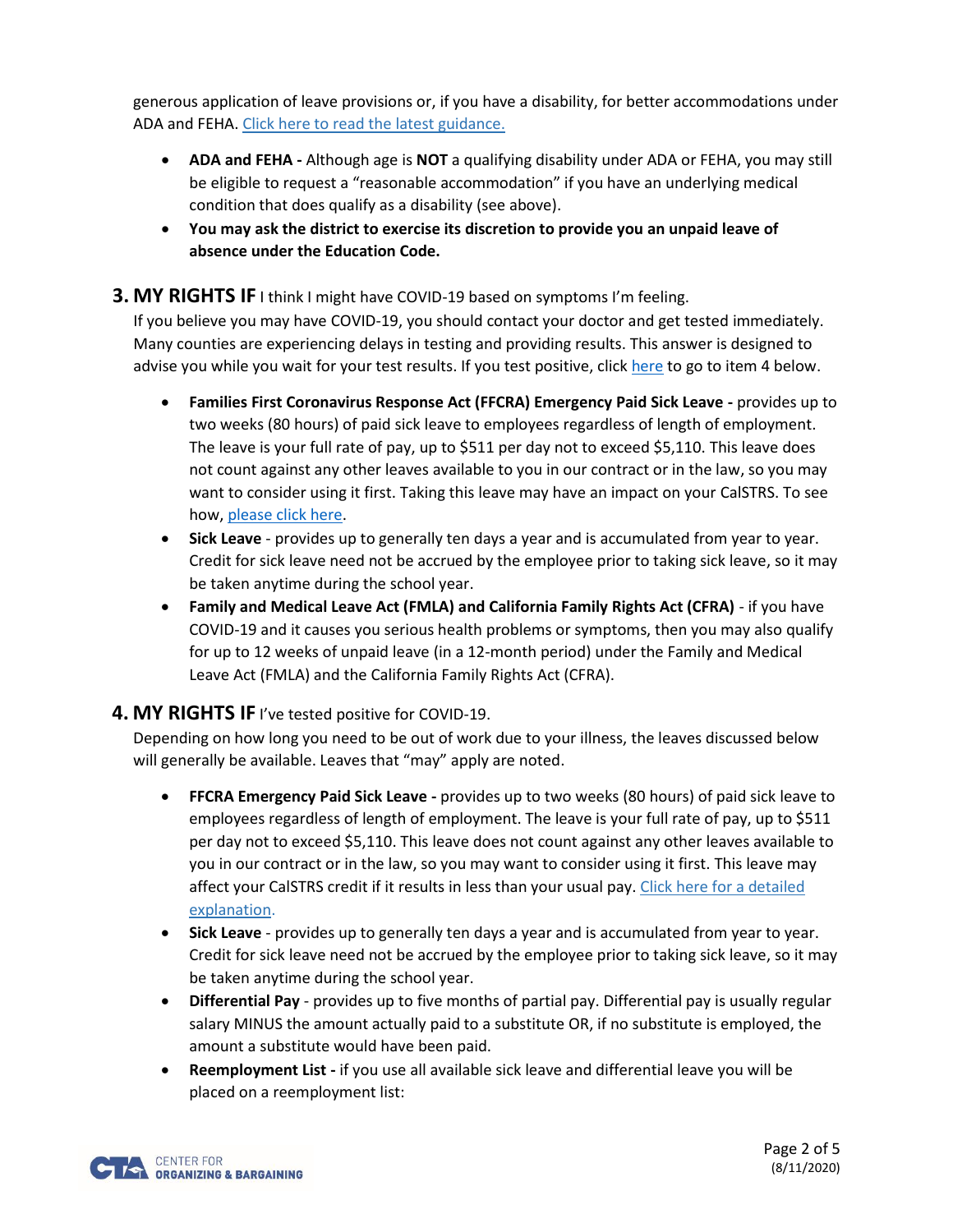- o 24 months, if probationary,
- o 39 months, if permanent.

When medically able during the 24 or 39-month period, the employee shall be returned to employment in a position for which they are credentialed.

- **Industrial Accident and Illness Leave (may apply) -** if you believe you contracted COVID at work, you may be eligible. To initiate this process, you will have to file a workers' compensation claim. If your claim is approved, you are entitled to at least 60 days of leave at full salary. This leave does not count against sick leave.
- **FMLA and CFRA -** provides up to 12 weeks of unpaid leave in a 12-month period. To qualify, you must have worked at least 1,250 hours in the preceding 12 months, so this is not available to most new and some part-time employees. This leave generally runs concurrently with sick leave and differential pay. The district must maintain your health insurance while you are on leave.

#### <span id="page-2-0"></span>**5. MY RIGHTS IF** I've been quarantined by my healthcare provider.

Your healthcare provider will write a doctor's note for the period of quarantine. Submit that note to your employer. The leaves discussed below will generally be available. Leaves that "may" apply are noted.

- **FFCRA Emergency Paid Sick Leave -** provides up to two weeks (80 hours) of paid sick leave to employees regardless of length of employment. The leave is full rate of your pay, up to \$511 per day not to exceed \$5,110. This leave does not count against any other leaves available to you in our contract or in the law, so you may want to consider using it first. This leave may affect your STRS[. Click here for a detailed explanation.](https://memberresources.cta.org/shared-items?sid=%7b392AAE7A-5C2B-4CD4-9ECC-83BCD2B25109%7d)
- **Sick Leave** provides up to generally ten days a year and is accumulated from year to year. Credit for sick leave need not be accrued by the employee prior to taking sick leave, so it may be taken anytime during the school year.
- **Differential Pay** provides up to 5 months of partial pay. Differential pay is usually regular salary MINUS the amount actually paid to a substitute OR, if no substitute is employed, the amount a substitute would have been paid.
- **Reemployment List -** if you use all available sick leave and differential leave you will be placed on a reemployment list:
	- o 24 months, if probationary,
	- o 39 months, if permanent.

When medically able during the 24 or 39-month period, the employee shall be returned to employment in a position for which they are credentialed.

- **Quarantine Leave (may apply) -** the district *may* grant a leave of absence to any employee who is absent because of accident, illness, or quarantine which results from contact with other persons having a contagious disease while performing work.
- **Industrial Accident and Illness Leave -** if you believe you contracted COVID at work, you may be eligible. To initiate this process, you will have to file a workers' compensation claim. If your claim is approved, you are entitled to at least 60 days of leave at full salary. This leave does not count against sick leave.
- **FMLA and CFRA -** provides up to 12 weeks of unpaid leave in a 12-month period. To qualify you must have worked at least 1,250 hours in the preceding 12 months, so this is not

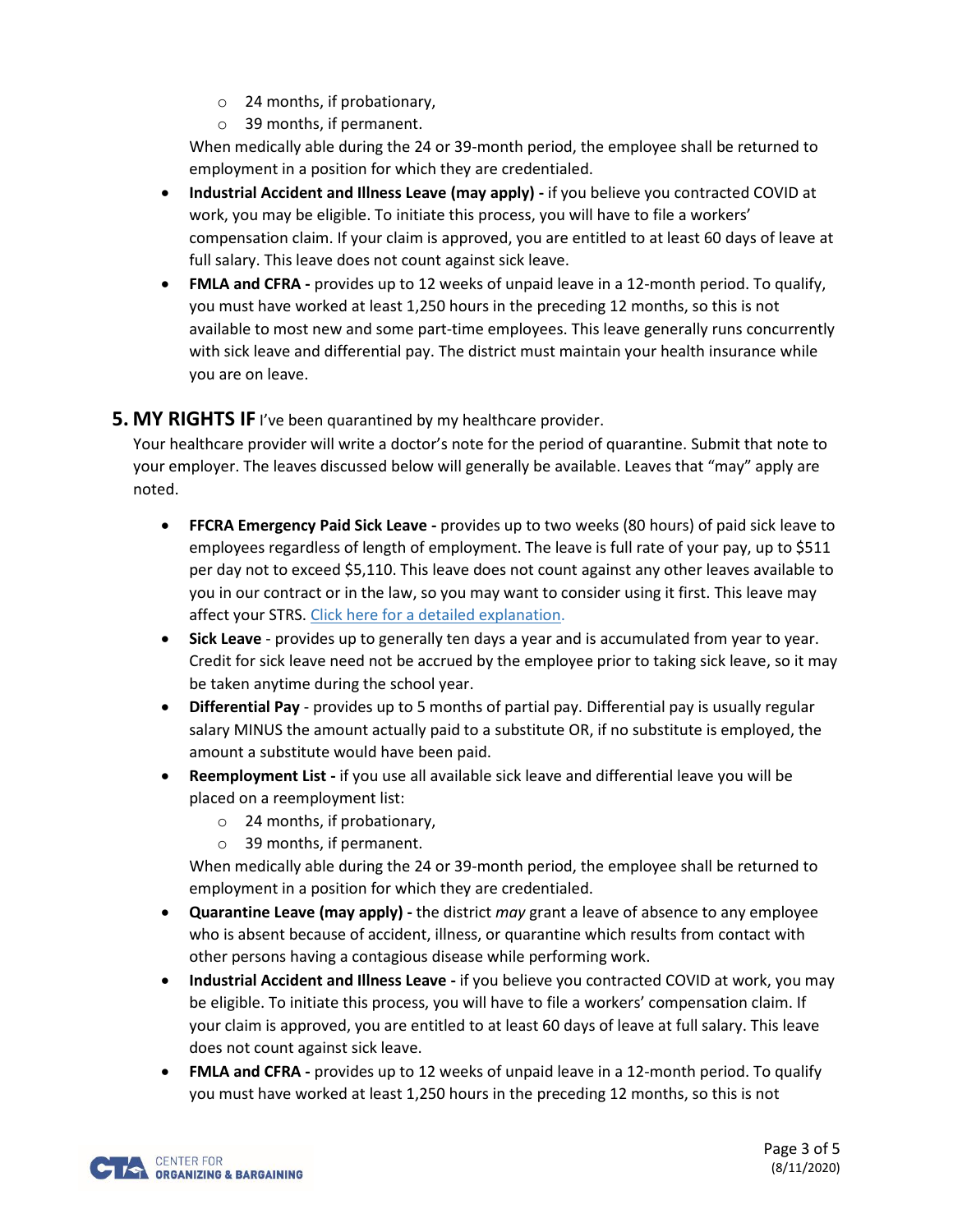<span id="page-3-1"></span>available to most new employees. This leave generally runs concurrently with sick leave and differential pay. The district must maintain your health insurance while you are on leave.

### <span id="page-3-0"></span>**6. MY RIGHTS IF** I've been quarantined by a federal, state, or local official.

The leaves discussed below will generally be available. Leaves that "may" apply are noted.

- **FFCRA Emergency Paid Sick Leave -** provides up to two weeks (80 hours) of paid sick leave to employees regardless of length of employment. The leave is full rate of your pay, up to \$511 per day not to exceed \$5,110. This leave does not count against any other leaves available to you in our contract or in the law, so you may want to consider using it first. This leave may affect your STRS[. Click here for a detailed explanation.](https://memberresources.cta.org/shared-items?sid=%7b392AAE7A-5C2B-4CD4-9ECC-83BCD2B25109%7d)
- **Sick Leave** provides up to generally ten days a year and is accumulated from year to year. Credit for sick leave need not be accrued by the employee prior to taking sick leave, so it may be taken anytime during the school year.
- **Differential Pay** provides up to 5 months of partial pay. Differential pay is usually regular salary MINUS the amount actually paid to a substitute OR, if no substitute is employed, the amount a substitute would have been paid.
- **Reemployment List -** if you use all available sick leave and differential leave you will be placed on a reemployment list:
	- o 24 months, if probationary,
	- o 39 months, if permanent.

When medically able during the 24 or 39-month period, the employee shall be returned to employment in a position for which they are credentialed.

- **Quarantine Leave (may apply**) the district *may* grant a leave of absence to any employee who is absent because of accident, illness, or quarantine which results from contact with other persons having a contagious disease while performing work.
- **Industrial Accident and Illness Leave (may apply) -** if you believe you contracted COVID at work, you may be eligible. To initiate this process, you will have to file a workers' compensation claim. If your claim is approved, you are entitled to at least 60 days of leave at full salary. This leave does not count against sick leave.
- **FMLA and CFRA -** provides up to 12 weeks of unpaid leave in a 12-month period. To qualify you must have worked at least 1,250 hours in the preceding 12 months, so this is not available to most new employees. This leave generally runs concurrently with sick leave and differential pay. The district must maintain your health insurance while you are on leave.

#### **7. MY RIGHTS IF** I've put myself in quarantine because I may have been exposed to COVID-19.

If you believe you may have COVID, you should contact your doctor and/or get tested immediately. Once under a doctor's care and your potential exposure has been verified, you will very likely be quarantined. Rea[d item 5](#page-2-0) above for available leave options.

If you can't get an appointment to see a doctor or get tested prior to reporting to work, call your site administrator to explain the situation. The district will likely require you to take sick leave until you have been tested or seen your doctor. If quarantined or positive, the leaves available in [item 4](#page-1-1) above will apply and you should ask that your sick leave be reinstated retroactively, if applicable.